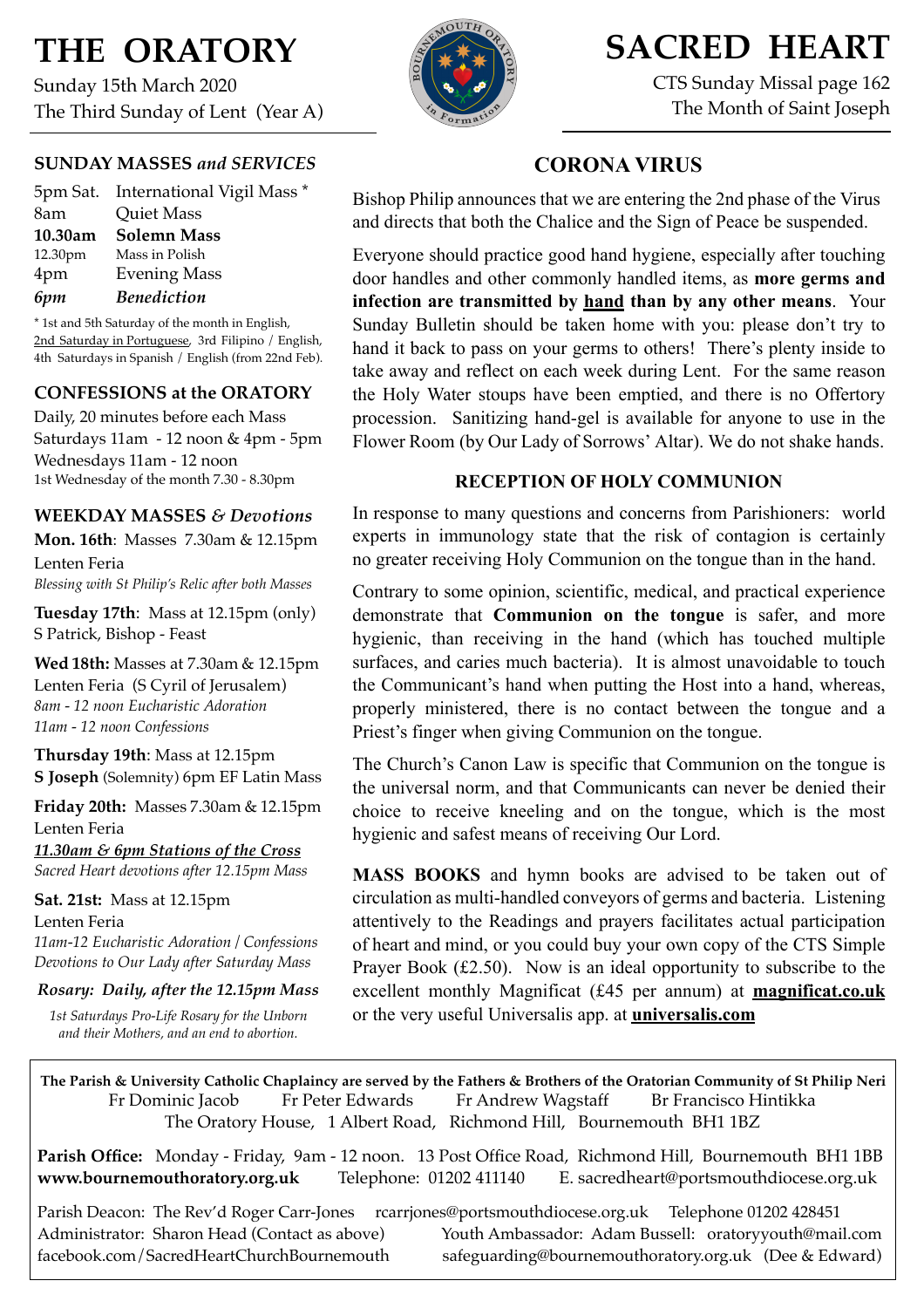# **LENT ~ with our Oratorian Cardinal** Saint John Henry Newman, Cong. Orat.

In his *Meditations & Devotions* our Cardinal says:

*It is the saying of holy men that, if we wish to be perfect, we have nothing more to do than to perform the ordinary duties of the day well. A short road to perfection - short, not because easy, but because pertinent and intelligible. There are no short ways to perfection, but there are sure ones.*

*It is easy to have vague ideas what perfection is, which serve well enough to talk about, when we do not intend to aim at it; but as soon as a person really desires and sets about seeking it himself, he is dissatisfied with anything but what is tangible and clear, and constitutes firm direction towards the practice of it.*

*Perfection does not mean any extraordinary service, anything out of the way, or especially heroic (not all have the opportunity of heroic acts, or sufferings) but it means what the word perfection ordinarily means. By perfect we mean that which has no flaw in it, which is complete, that which is consistent, which is sound we mean the opposite to imperfect. As we know well what imperfection in religious service means, we know by the contrast what is meant by perfection.*

*He, then, is perfect who does the work of the day perfectly, and we need not go beyond this to seek for perfection. You need not go out of the round of the day. I insist on this because I think it will simplify our views, and fix our exertions on a definite aim.*

*If you ask me what you are to do in order to be perfect, I say this:*

- *1 Do not lie in bed beyond the due time of rising.*
- *2 Give your first thoughts to God.*
- *3 Make a good visit to the Blessed Sacrament.*
- *4 Say the Angelus devoutly.*
- *5 Eat and drink to God's glory.*
- *6 Say the Rosary well.*
- *7 Be recollected; keep out bad thoughts.*
- *8 Make your evening meditation well.*
- *9 Examine your conscience daily.*
- *10 Go to bed in good time and you are already perfect.*

During the six weeks of Lent we are exploring our Cardinal's sage guidance for perfection.

His points are numbered for practical use. On the First Sunday of Lent we looked at (1 & 10) *Do not lie in bed beyond the due time of rising*, and *Go to bed in good time*. Last week we considered: *Give your first thoughts to God*.

Today: *Make a good Visit to the Blessed Sacrament*, and *Make your Evening Meditation well*.

Next week (4 & 6) *Say the Angelus devoutly*, and *Say the Rosary well*. 5th week: *Eat and drink to God's glory*, and *Be recollected, keep out bad thoughts*. Palm Sunday (9) *Examine your conscience daily*.

#### **Lent Week 3: St John Henry's 3rd and 8th Maxims:**

\_\_\_\_\_\_\_\_\_\_\_\_\_\_\_\_\_\_\_\_\_\_\_\_\_\_\_\_\_\_\_\_\_\_\_\_\_\_\_\_\_\_\_\_\_\_\_\_\_\_\_\_\_\_\_\_\_\_\_\_\_\_\_\_

#### *MAKE A GOOD VISIT TO THE BLESSED SACRAMENT and MAKE YOUR EVENING MEDITATION WELL*

Last week's consideration of the Morning Offering began to sanctify the day which continues in regular prayer, eg. the Angelus and the Rosary (next week), and in the recommended Visit to the Blessed Sacrament, and a period of daily Meditation.

Not everyone is able to make a daily visit to Jesus in the tabernacle where He awaits us but if we can, we should - and kneel before Him who is really substantially present, as in the manger at Bethlehem, as on the Cross at Calvary, and as on every altar in the Sacrifice of the Mass.

If we can't get to a Catholic Church, it a good practice, recommended by many Saints, to turn towards the tabernacle in our nearest Catholic Church, or turn toward the East, for our daily visit to the Blessed Sacrament.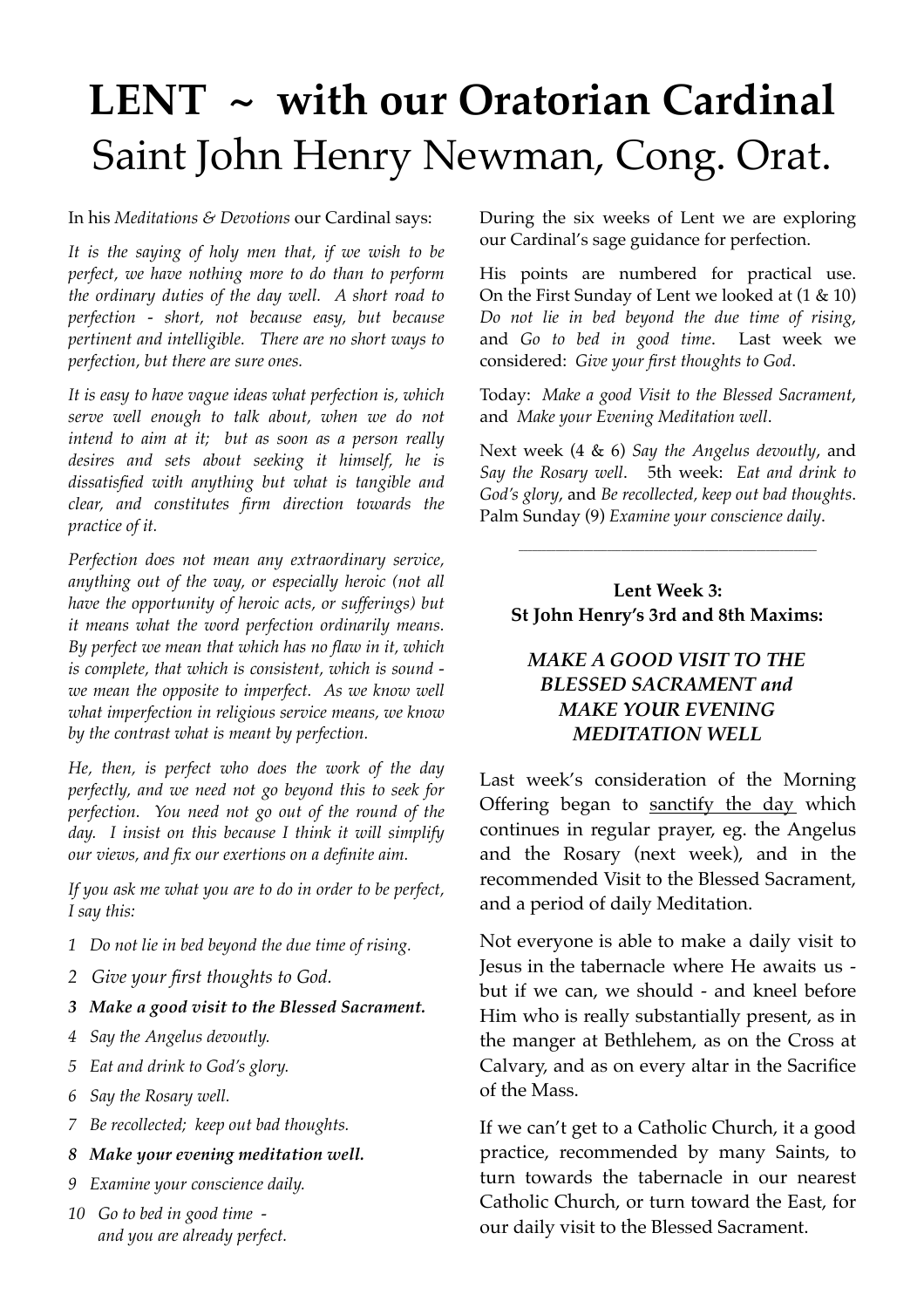Our Sacred Heart TV provides a similar opportunity to focus on the tabernacle 24/7. We receive messages from around the world attesting how people value this resource (via the Oratory website) especially those who are sick or housebound, while acknowledging that it is no substitute for actually being physically present in front of the tabernacle enshrining the Blessed Sacrament. This daily visit builds a deep relationship with Jesus.

The current edition of the Simple Prayerbook (CTS £3.50) has a simple "Visit to the Blessed Sacrament" (pages 102-4), and older editions have prayers and reflections for "A Quarter of an Hour Before the Blessed Sacrament".

> *Every time I pass a Church I pay a little Visit, so when, at last, I'm carried in, the Lord won't ask: "Who is it?" !*

**The Daily Meditation**, recommended by our Cardinal in the evening, is often made in the early morning - but, whenever, it is a regular part of the daily prayer of those who take the Faith and our spiritual lives seriously.

The Readings from the daily Mass (or Gospel for the coming Sunday) are obvious sources, keeping us in tune with the Church's seasons, feasts and Saints' days. See page 1 re [magnificat.co.uk](http://magnificat.co.uk) and [universalis.com](http://universalis.com)

"**Picture**, **Ponder**, **Pray**, **Promise**" provides an easy and memorable outline as we first read the text, then picture the scene (with all its detail, Jesus, the Disciples, the people etc), perhaps imagining ourselves to be present. Then ruminating on the words of Jesus, and making a spiritually conversational response, concluding with a clear resolution.

There are many different ways of meditating, and S Philip guided the Oratory Fathers to help each person to pray in their own way, developing a personal relationship with God.

During this third week of Lent may each of us make some form of Visit to the Blessed Sacrament, and devote a time to Meditation.

## **The Re-Dedication of England as the Dowry of Mary**

In 1381, England was dedicated to Mary by King Richard II and was 'set apart for her among the nations'. This year, the Christians of England are called to make a personal dedication to Mary, taking up her example as Christ's first disciple. History shows us that when the people pray a surrender to God's will for their lives, society is transformed. By taking up this personal dedication in 2020, you can be a part of the renewal of this nation, drawing ourselves closer to the will of our loving God, through Mary.

#### *Bishop Philip writes...*

At Mass on Sunday 29 March, 5th Sunday of Lent, Sunday after the Solemnity of the Annunciation, every Catholic in England is invited to rededicate themselves personally to the Blessed Virgin Mary so that England can shine once again as the Dowry of Mary. Those who wish, may also gain a Plenary Indulgence (on the usual conditions). The re-dedication follows in the footsteps of King Richard II, who in the face of great political turmoil in 1381 went to the shrine of Our Lady of Puy in Westminster Abbey to seek her guidance and protection. Today the Catholics of England, faced with the personal and national challenges of our times, turn to Her once again and offer our faith as She leads us to Christ Her Son.

On the 3 days prior to Sunday 29th March, we are invited privately to say the Angelus prayer, with some special elements. Then at Masses on Sunday 29th March we will all say the Prayer and the Act of Entrustment of England to the Virgin Mary.

Here at the Oratory our Sunday 6pm Benediction will include the Angelus, the Act of Entrustment, and other Marian Devotions - so do make a special effort to come at 6pm on Sunday 20th.

 $\mathcal{L}_\text{max}$  and  $\mathcal{L}_\text{max}$  and  $\mathcal{L}_\text{max}$  and  $\mathcal{L}_\text{max}$ 

If the current virus prevents people gathering in large numbers (in Shrines and Cathedrals etc) the personal nature of this Entrustment enables it to be equally valuable and effective to be made individually in our homes. Sacred Heart TV enables us all to tune in at 6pm that evening to participate in the Entrustment and Devotions.

#### **www.behold2020.com**